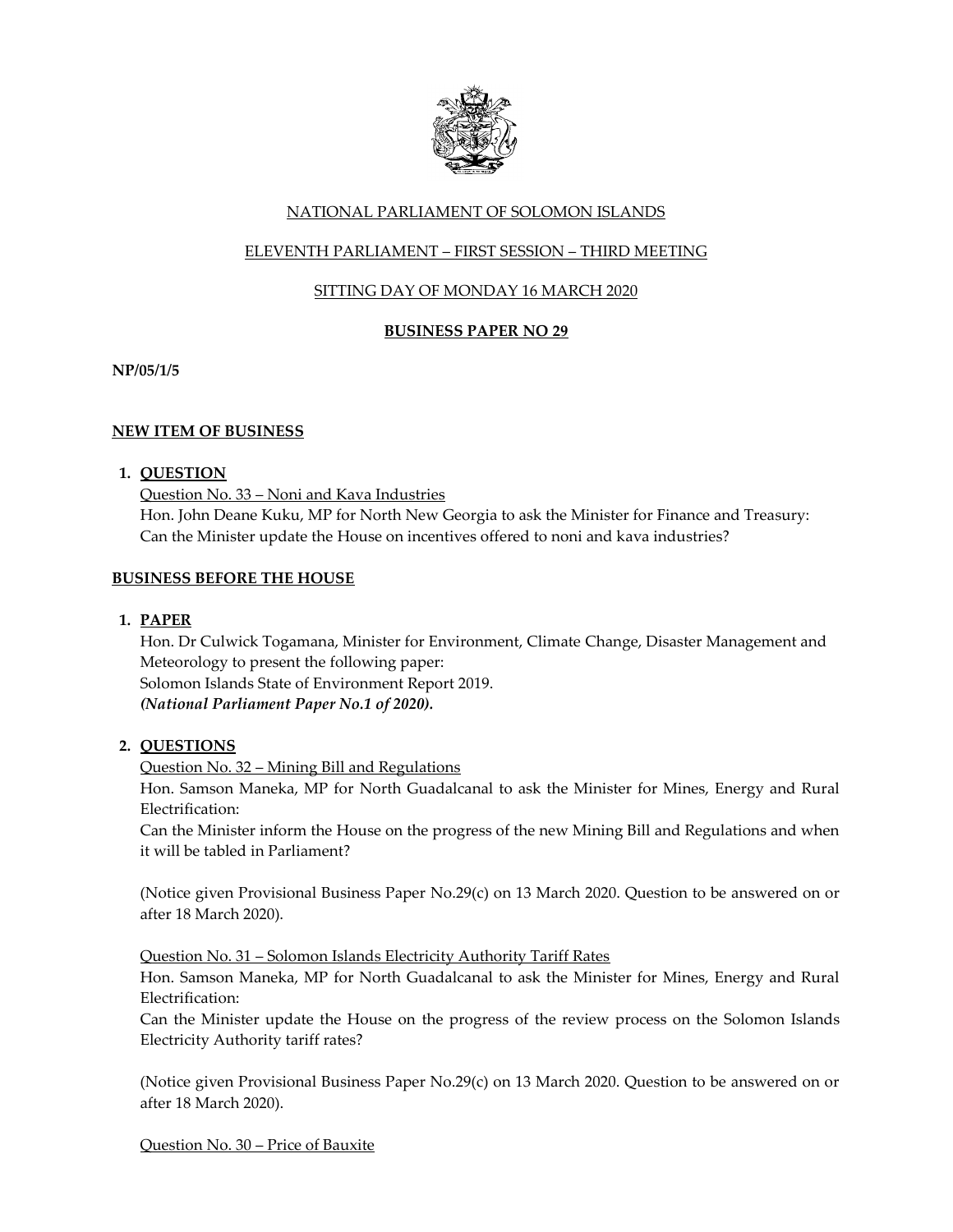Hon. Samson Maneka, MP for North Guadalcanal to ask the Minister for Mines, Energy and Rural Electrification:

Can the Minister inform the House on the progress of the setting and gazetting of the price of bauxite based on the international stock market price?

(Notice given Provisional Business Paper No.29(c) on 13 March 2020. Question to be answered on or after 18 March 2020).

### Question No. 29 – Gold Ridge Mine

Hon. Samson Maneka, MP for North Guadalcanal to ask the Minister for Mines, Energy and Rural Electrification:

Can the Minister inform the House on Gold Ridge Mine in relation to:

- a) the progress of activities at the Gold Ridge Mine in terms of company arrangements, compliance with laws and standards, including dealing with resource owners who are now complaining about the company;
- b) results of the feasibility study on the life span of the mine; and
- c) steps taken to deal with the Gold Ridge Tailings dam concerns?

(Notice given Provisional Business Paper No.29(c) on 13 March 2020. Question to be answered on or after 18 March 2020).

### Question No. 28 – Ban on Plastic

Hon. Peter Kenilorea Jnr., MP for East Are'are to ask the Minister for Environment, Climate Change, Disaster Management and Meteorology:

Can the Minister inform the House on the implementation and progress of the ban on plastic policy?

(Notice given Provisional Business Paper No.29(c) on 13 March 2020. Question to be answered on or after 18 March 2020).

#### Question No. 27 – 400 Meters Above Sea Level Restrictions on Logging

Hon. Peter Kenilorea Jnr., MP for East Are'are to ask the Minister for Environment, Climate Change, Disaster Management and Meteorology:

Can the Minister inform the House on how the government will enforce the 400 meters above sea level restrictions on logging activities?

(Notice given Provisional Business Paper No.29(c) on 13 March 2020. Question to be answered on or after 18 March 2020).

#### Question No. 26 – Early Warning System

Hon. Peter Kenilorea Jnr., MP for East Are'are to ask the Minister for Environment, Climate Change, Disaster Management and Meteorology:

Can the Minister inform the House on plans to replace the Early Warning System (EWS) that was funded by Taiwan?

(Notice given Provisional Business Paper No.29(c) on 13 March 2020. Question to be answered on or after 18 March 2020).

Question No. 25 – Climate Change

Hon. Peter Kenilorea Jnr., MP for East Are'are to ask the Minister for Environment, Climate Change, Disaster Management and Meteorology: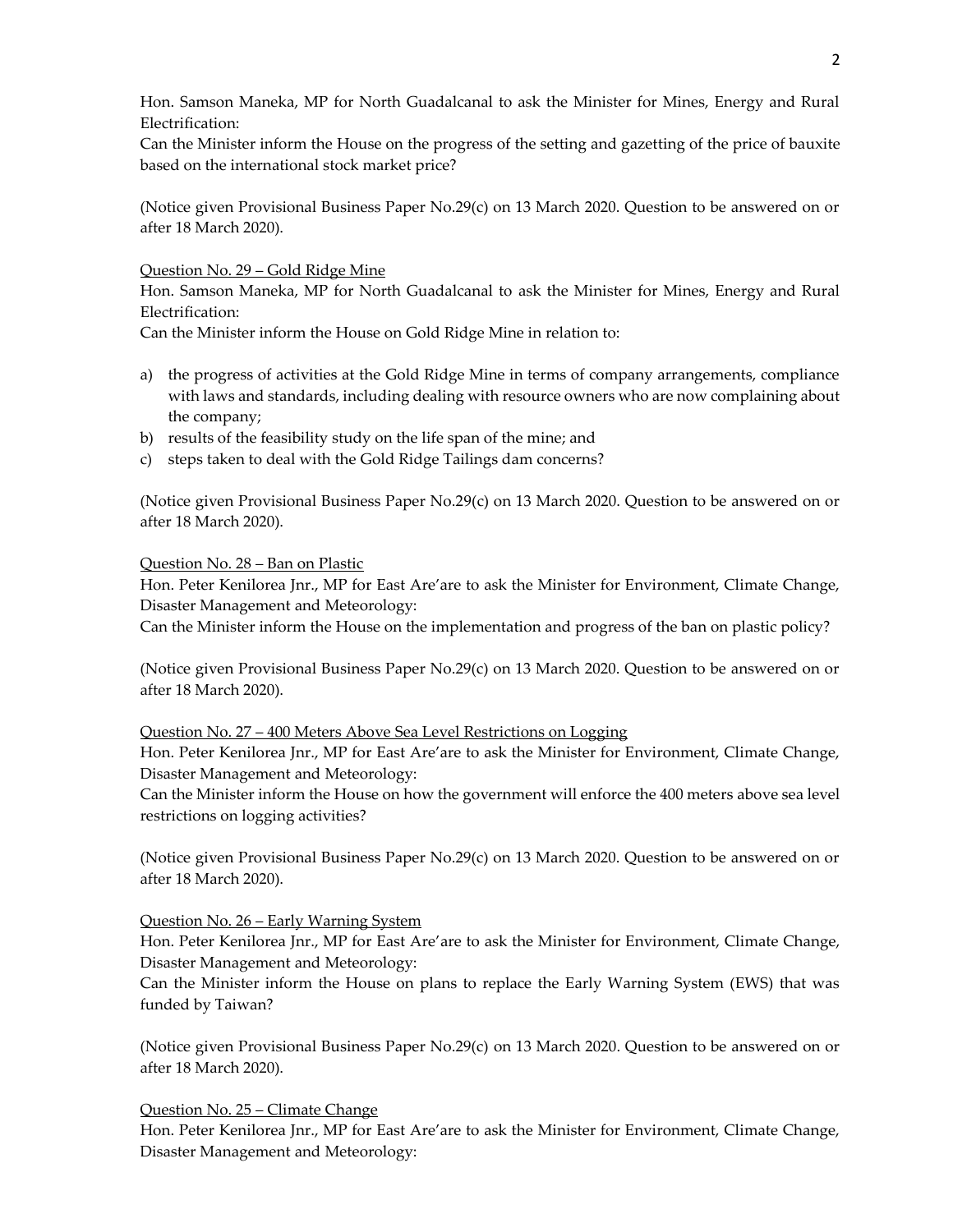Can the Minister inform the House on:

- a) the status of the Climate Change Bill and when is it expected to be brought to Parliament; and
- b) any plans for the relocation of affected communities in Solomon Islands, especially by sea level rise, in places like Ontong Java, Lau, Walande and Langalanga?

(Notice given Provisional Business Paper No.29(b) on 12 March 2020. Question to be answered on or after 17 March 2020).

#### Question No. 24 – Labour Mobility and Covid-19

Hon. Peter Kenilorea Jnr., MP for East Are'are to ask the Minister for Foreign Affairs and External Trade:

Given that a whole of government approach on Covid-19 is needed, can the Minister inform the House on how it is going to address this issue when it comes to labour mobility?

(Notice given Provisional Business Paper No.29(b) on 12 March 2020. Question to be answered on or after 17 March 2020).

#### Question No. 23 – Solomon Islands Graduation from Least Developed Country

Hon. Peter Kenilorea Jnr., MP for East Are'are to ask the Minister for Foreign Affairs and External Trade:

Can the Minister inform the House on how it is going to facilitate the country's graduation process from a least developed country and any changes or impacts the process might have on:

- a) the Solomon Islands economy;
- b) the government's fiscal budget; and
- c) the country's fiscal outlook after the graduation?

(Notice given Provisional Business Paper No.29(b) on 12 March 2020. Question to be answered on or after 17 March 2020).

#### Question No. 22 – Bilateral Relationship with People's Republic of China

Hon. Peter Kenilorea Jnr., MP for East Are'are to ask the Minister for Foreign Affairs and External Trade:

Can the Minister inform the House on:

- a) the status of the government's diplomatic relations with other countries after the switch to China;
- b) if the People's Republic of China already have an office in the country, or if not, then what is its status; and
- c) the status of memorandums of understanding and funding agreements under the bilateral relationship?

(Notice given Provisional Business Paper No.29(b) on 12 March 2020. Question to be answered on or after 17 March 2020).

Question No. 21 – Recruitment of Commissioner of Police

Hon. Matthew Wale, MP for Aoke/Langalanga to ask the Prime Minister:

Can the Prime Minister update the House on the recruitment of the Commissioner of Police?

(Notice given Provisional Business Paper No.29(b) on 12 March 2020. Question to be answered on or after 17 March 2020).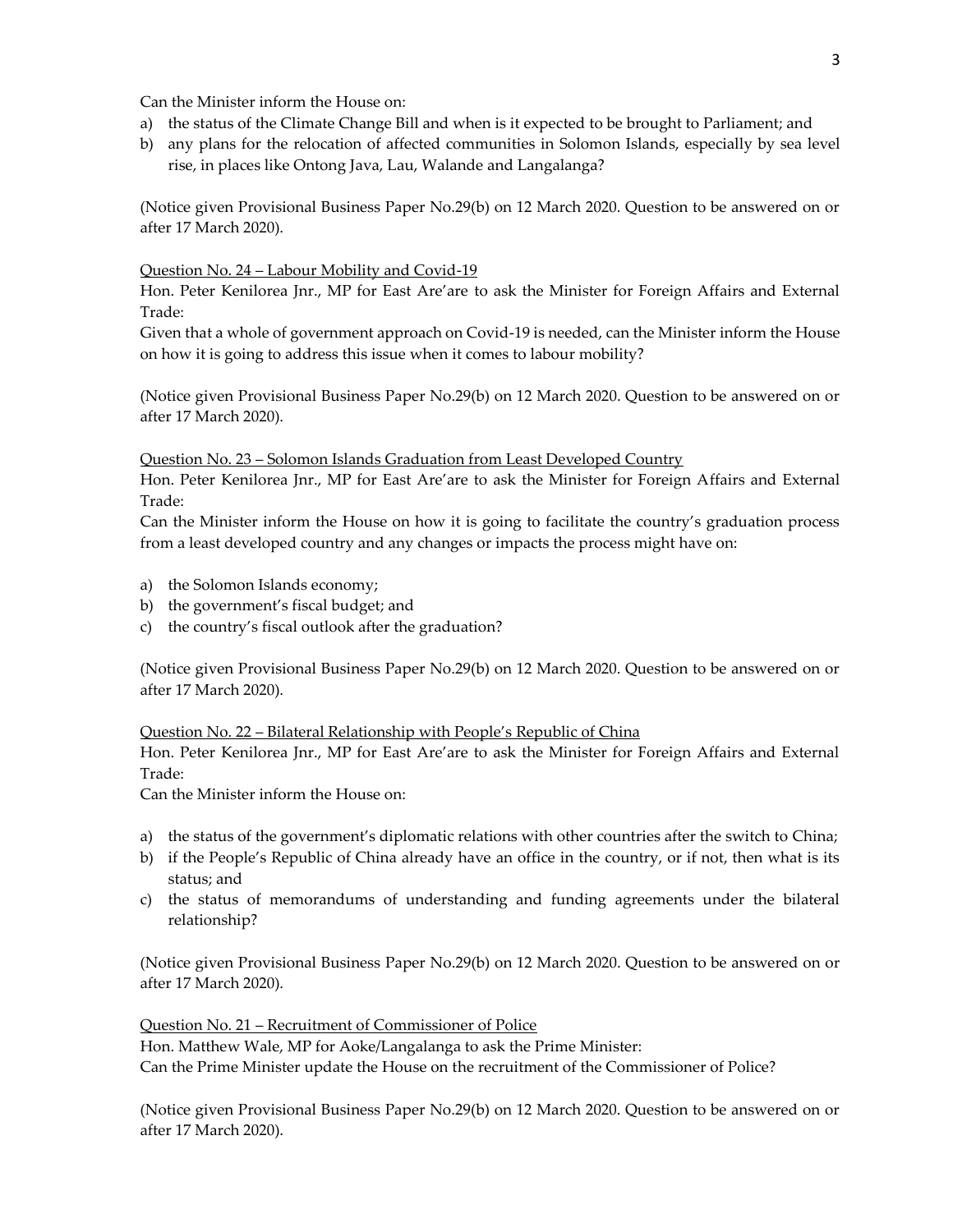### Question No. 20 – Infrastructural Needs of Courts

Hon. Matthew Wale, MP for Aoke/Langalanga to ask the Minister for Justice and Legal Affairs: Can the Minister inform the House on what steps the government will take to address the infrastructure needs of the courts in view of the complaints by the Chief Justice?

(Notice given Provisional Business Paper No.29(b) on 12 March 2020. Question to be answered on or after 17 March 2020).

#### Question No. 19 – Solomon Airlines Operations With Regards to Covid-19

Hon. Matthew Wale, MP for Aoke/Langalanga to ask the Minister for Finance and Treasury: Can the Minister inform the House on the effects of Covid-19 on the operations of Solomon Airlines?

(Notice given Provisional Business Paper No.29(b) on 12 March 2020. Question to be answered on or after 17 March 2020).

Question No. 18 – Learning and Development Needs

Hon. John Deane Kuku, MP for North New Georgia to ask the Minister for Women, Youth, Children and Family Affairs:

Can the Minister inform Parliament of the Ministry's policy and strategy to:

- a) accommodate the learning and development needs of children within the ages of  $3 4$  years old; and
- b) encourage continuous learning and development for women and girls who have been pushed out of the formal education system?

(Notice given Provisional Business Paper No.29(b) on 12 March 2020. Question to be answered on or after 17 March 2020).

## Question No. 17 – Solomon Islands Students Studying in Covid-19 Affected Countries

Hon. John Deane Kuku, MP for North New Georgia to ask the Minister for Education and Human Resources Development:

In the light of the on-going global threat of Covid-19, what plans are in place for our students studying overseas, in particular those accepted to study in South East Asian countries and the Peoples Republic of China?

(Notice given Provisional Business Paper No.29(b) on 12 March 2020. Question to be answered on or after 17 March 2020).

Question No. 16 – Scholarship Awards

Hon. John Deane Kuku, MP for North New Georgia to ask the Minister for Education and Human Resources Development:

Can the Minister inform Parliament on:

- a) the total number of scholarship awards for 2020 by discipline, category and by province;
- b) how many scholarships were in addition to that which was appropriated by Parliament in the 2020 budget;
- c) what were the reasons for the increase in scholarships and what process was used to grant them approval; and
- d) how will the additional scholarships be funded?

(Notice given Provisional Business Paper No.29(b) on 12 March 2020. Question to be answered on or after 17 March 2020).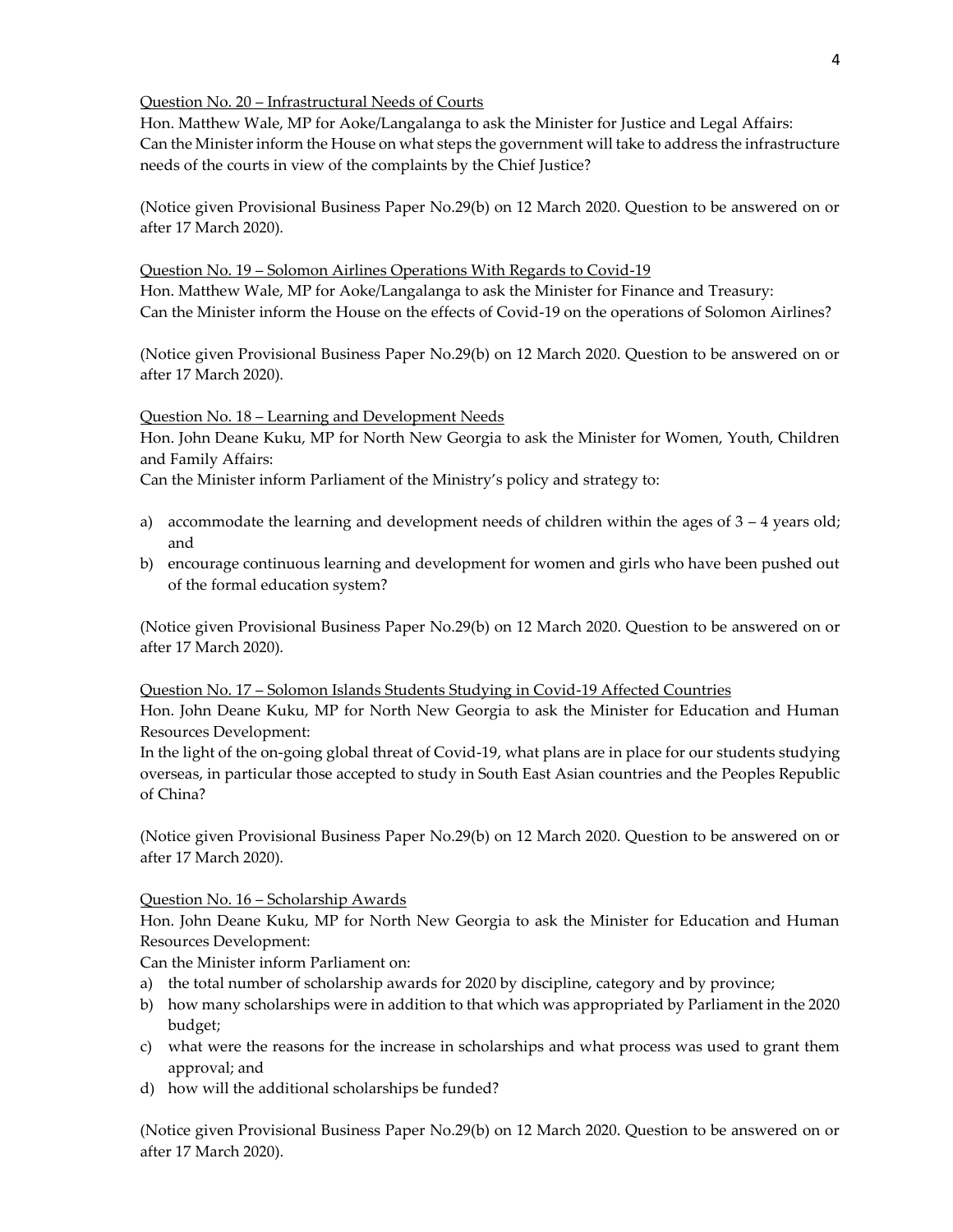Question No. 15 – Early Childhood Care and Education

Hon. John Deane Kuku, MP for North New Georgia to ask the Minister for Education and Human Resources Development:

Can the Minister inform Parliament of the status of the Early Childhood Care and Education (ECCE) program in the light of the newly introduced Pre Primary Year (PPY) program?

(Notice given Provisional Business Paper No.29(b) on 12 March 2020. Question to be answered on or after 17 March 2020).

## Question No. 14 – Asylum Seeker Granted Solomon Islands Passport

Hon. Matthew Wale, MP for Aoke/Langalanga to ask the Minister for Commerce, Industries, Labour and Immigration:

Can the Minister inform Parliament on how an escaped asylum seeker, Jaivet Ealom from Manus Island Detention Centre, was able to obtain a Solomon Islands Passport and allowed to travel?

(Notice given Provisional Business Paper No.29 on 9 March 2020. Question to be answered on or after 14 March 2020).

## Question No. 13 – Impacts of Covid-19 on Solomon Islands Economy

Hon. Matthew Wale, MP for Aoke/Langalanga to ask the Minister for Finance and Treasury: Can the Minister inform the House on the impact of the Covid-19 on:

- a) the Solomon Islands economy in 2020/2021;
- b) Government's fiscal budget; and
- c) 2021 fiscal outlook?

(Notice given Provisional Business Paper No.29 on 9 March 2020. Question to be answered on or after 14 March 2020).

## Question No. 12 – Covid-19

Hon. Matthew Wale, MP for Aoke/Langalanga to ask the Minister for Health and Medical Services: Can the Minister inform the House on:

- a) the steps taken as the country's Covid-19 preparedness;
- b) safety standards on quarantine/isolation facilities to avoid transmission;
- c) stocks of protective masks and clothing in the country for front line workers and citizens;
- d) the level and nature of support from partners; and
- e) whether blood tests for Covid-19 can be performed in country and what actions need to be taken for such tests to be performed in country?

(Notice given Provisional Business Paper No.29 on 9 March 2020. Question to be answered on or after 14 March 2020).

## Question No. 8 – East Makira Bye-Election

Hon. Martin Kealoe, MP for Malaita Outer Islands to ask the Minister for Home Affairs: Can the Minister inform Parliament on plans for the East Makira bye-election?

(Notice given Provisional Business Paper No.9 on 19 August 2019. Question to be answered on or after 24 August 2019).